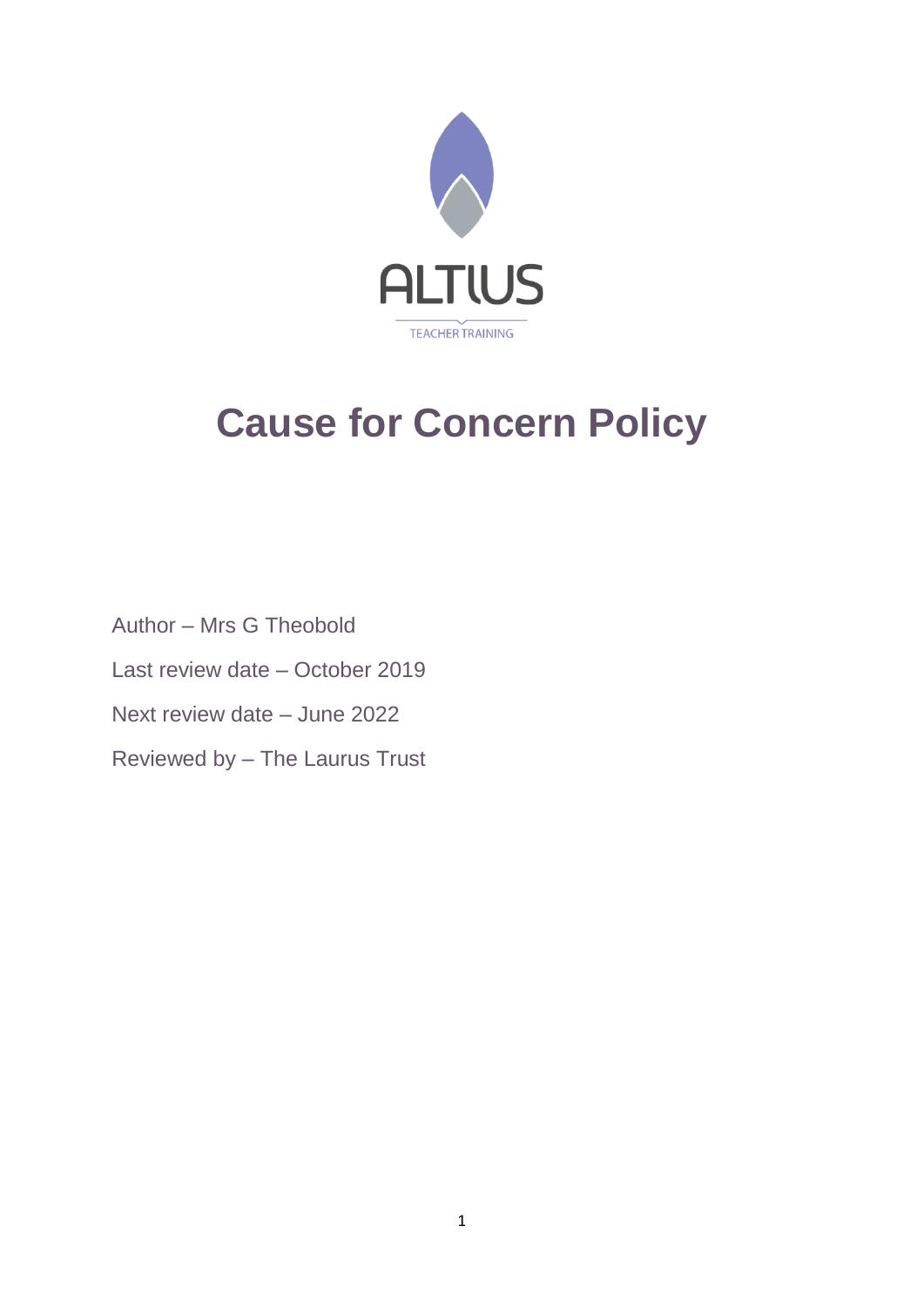# **Policy for supporting Associate Teachers who have been identified as Cause for Concern**

# **Aims and values**

Altius Teacher Training is committed to ensuring that all Associate Teachers are treated fairly and with consideration. We recognise that we have a responsibility to ensure high and consistent standards in our role as a training provider. Not all Associate Teachers will progress at the same rate and all Associate Teachers have an entitlement to train in a supportive and caring environment. We accept the responsibility for identifying Associate Teachers who are experiencing difficulties that may affect their ability to meet the Teachers' Standards for Qualified Teacher Status. We aim to ensure that, where Associate Teachers are identified as cause for concern, strategies to support their progress are implemented as soon as possible.

## **Leadership and Management**

Altius Teacher Training Strategic Board is responsible for:

- Ensuring that the policy is working in practice
- Monitoring the success of the policy
- Identifying any failures of the policy
- Addressing and resolving any failure of the policy
- Benchmarking qualitative judgements against other providers

The Head of Programme is responsible for:

- Implementing procedures that support Associate Teacher progress
- Ensuring that the Associate Teachers are aware of the procedures to support their progress
- Ensuring that Head of Schools and relevant staff are aware of their responsibilities
- Monitoring evidence from placement schools
- Reporting any failure of policy or procedure to the Strategic Board

## **Procedures**

## **Cause for concern - on placement**

Associate Teachers have an entitlement to a weekly review meeting with their Subject/Class Mentor. The weekly review meeting is the first level of intervention where, through discussion around subject/curriculum knowledge and lesson observations, progress can be monitored. The Subject/Class Mentor should initiate discussions with the relevant staff and the Altius Head of Programme to decide on a course of action to support the Associate Teacher's progress.

The Action Plan is the second level of intervention. Should a formal Action Plan be deemed necessary, the relevant staff will agree the Action Plan with the Associate Teacher and the Subject/Class Mentor. The areas that the Associate Teacher needs to address, the actions required and how the Associate Teacher will access support will be made explicit on the Action Plan. Appropriate actions will need to be made specific in order to support the Associate Teacher's progress. General comments should be avoided.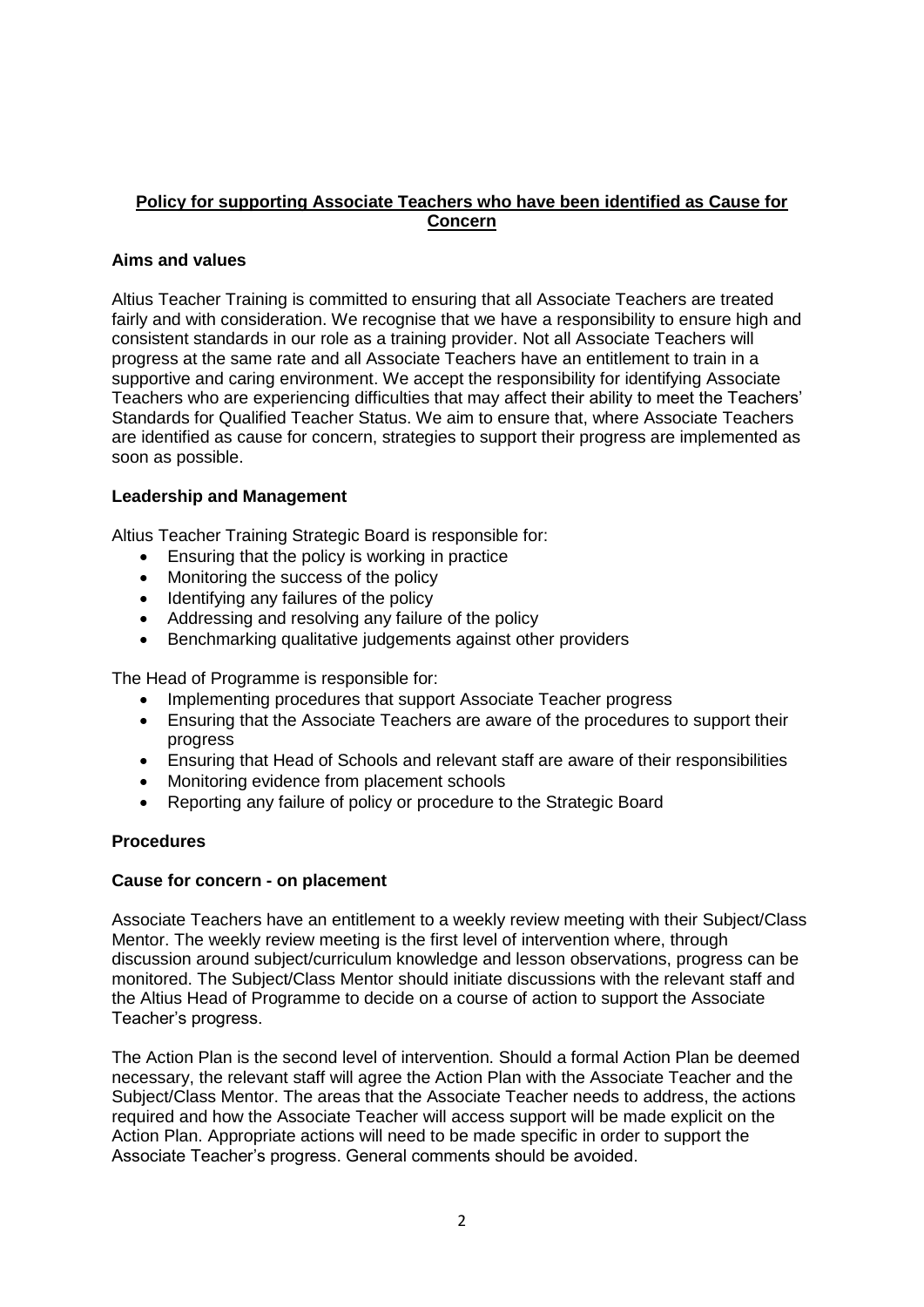The Head of Programme will arrange a meeting with the Associate Teacher to discuss the support that will be offered by Altius Teacher Training.

If sufficient progress has not been made against the identified areas of concern, the Subject/Class Mentors will discuss the subsequent course of action with the SCITT Head of Programme. A Second Action Plan may be agreed with the Associate Teacher.

Should insufficient progress have been made following the Second Action Plan the Associate Teacher will be unable to complete the course. In the event of any dispute between the Head of Programme and the Associate Teacher, the Strategic Board will appoint an Independent Appeals Panel. The panel will review all of the information and advise the Associate Teacher of the outcome in a Completion of Procedures letter. If the Associate Teacher feels that the outcome of the Independent Appeals Panel is not satisfactory then the Associate Teacher has the right to complain to the Office of the Independent Adjudicator. The OIA **must receive** an Associate Teacher's Complaint Form **within twelve months** of the date of the Completion of Procedures Letter.

## *Cause for concern – unrelated to placement*

If an Associate Teacher is identified as being cause for concern unrelated to a school placement, the Head of Programme will initially hold a meeting with the Associate Teacher to discuss the issue. If it is required, the Head of Programme will agree an Action Plan with the Associate Teacher to support progress. The areas to be addressed by the Associate Teacher, the actions required and how support will be accessed will be made explicit on the Action Plan. This Action Plan will be monitored by the Head of Programme. The Associate Teacher will be made aware of the consequences of insufficient progress.

Should insufficient progress be made by the Associate Teacher following this Action Plan, a second Action Plan may be agreed with the Associate Teacher. Again, the consequences of insufficient progress will be made explicit to the Associate Teacher.

Should insufficient progress be made by the Associate Teacher following a second Action Plan, the Associate Teacher may be unable to complete the course.

The Head of Programme will present all evidence to the Assessment Board. Failure to reach one of the Standards for QTS or inability to complete the course will result in the Assessment Board being unable to award QTS.

The Associate Teacher will have the right to appeal the decision. In the event of any dispute between the Head of Programme and the Associate Teacher, the Strategic Board will appoint an Independent Appeals Panel. The panel will review all of the information and advise the Associate Teacher of the outcome in a Completion of Procedures letter. If the Associate Teacher feels that the outcome of the Independent Appeals Panel is not satisfactory then the Associate Teacher has the right to complain to the Office of the Independent Adjudicator. The OIA **must receive** an Associate Teacher's Complaint Form **within twelve months** of the date of the Completion of Procedures Letter.

## **Monitoring**

- The Strategic Board will monitor implementation of the policy through scrutinising the documentation as part of its Quality Assurance procedures.
- Information from Associate Teacher mid-placement and end-of-placement evaluation forms will be used to evaluate the effectiveness of the procedures in supporting Associate Teachers.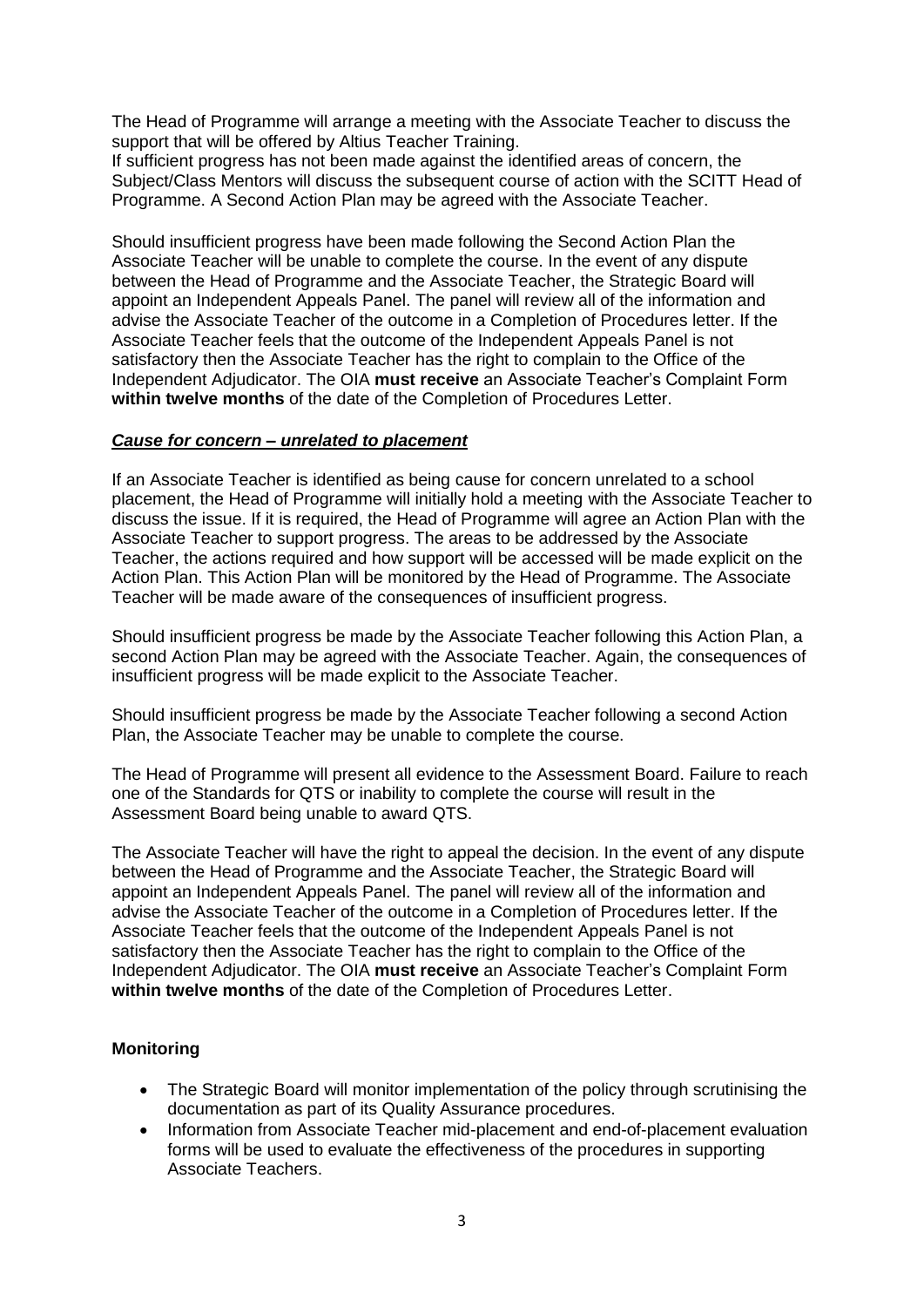• The Programme Leadership Board will survey Associate Teacher perceptions and present findings to the Strategic Board. Minutes of the Programme Leadership Board and Strategic Board will be available.

#### **Development and Training**

Relevant staff will all attend training on the procedures for supporting Associate Teacher progress. The Strategic Board will direct the Programme Leadership Board to address any issues arising from failure in policy or procedures and propose solutions.

#### **Publishing policy**

This Policy will be available through the Altius Teacher Training website and our documentation. A copy is available from the Altius office.

#### **Review date for the policy**

This Policy will be reviewed by the Policy Review Group and presented to the Quality Assurance Board during the 2021-22 meetings cycle.